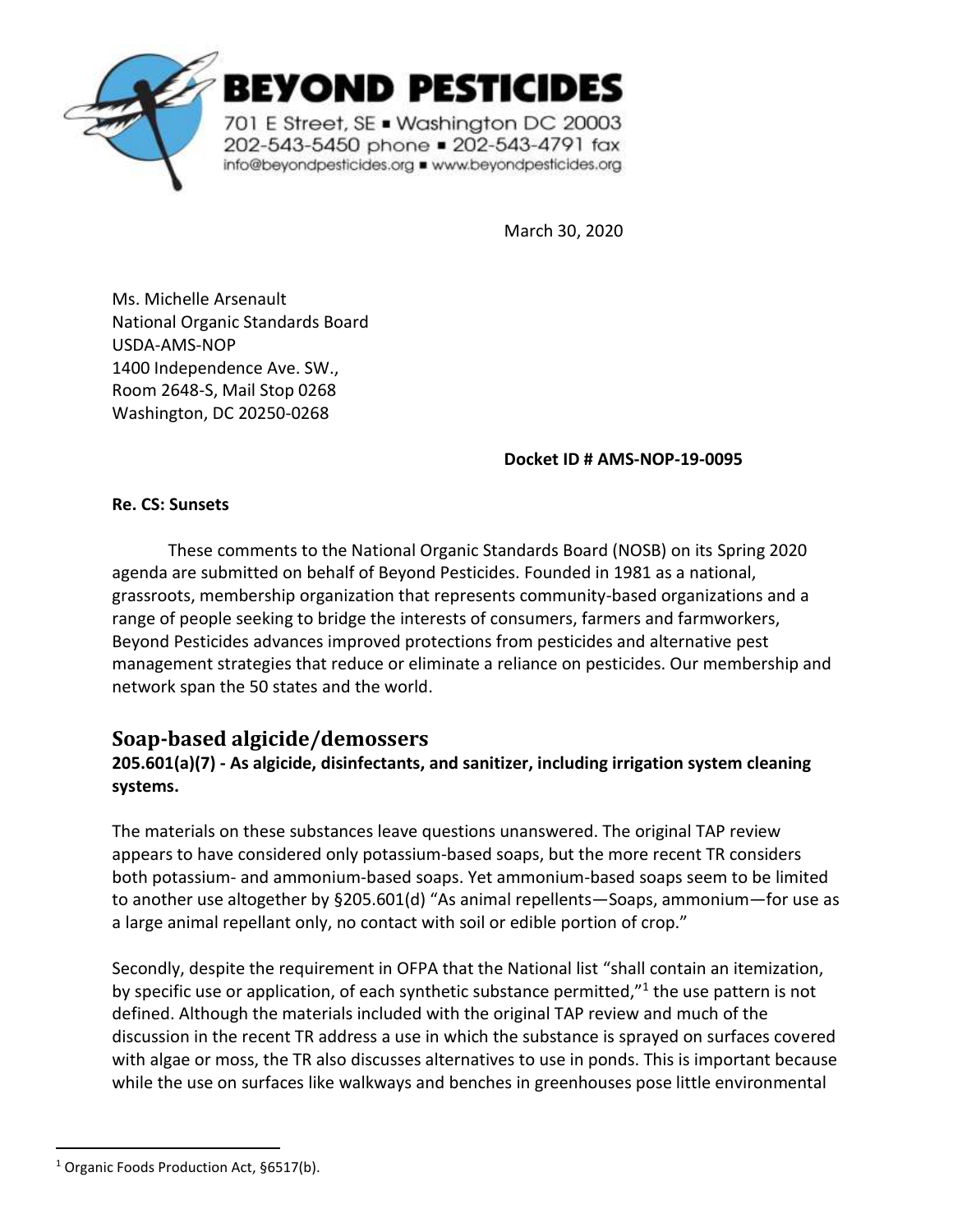hazard, the use in a waterbody is quite different. As the TR says, "The acute and chronic toxicity of soap salts is markedly different for land- and water-dwelling organisms."<sup>2</sup>

#### **Thus, the CS should specify which soaps and which specific uses are covered by the listing in a proposed annotation.**

# **Soaps, insecticidal**

205.601(e)(8) - As insecticides (including acaricides or mite control).

Insecticidal soaps are potassium salts of fatty acids that act by penetrating insect cuticle and disrupting cell membranes. They have low toxicity to humans and are broken down quickly in the environment. However, they may affect non-target insects, including predators and parasitoids, if applied when those insects are present. (Dried residues are not toxic.) They may also affect some plants. They are highly toxic to aquatic insects.<sup>3</sup> Alternatives are oils, botanicals, and cultural and biological controls. The information about impacts on non-target insects has not been considered in the past. Beyond Pesticides considers insecticidal soaps, when used in a way that avoids spraying non-target insects and other arthropods, to be a "least toxic" pesticide. The listing for insecticidal soaps should specify, "when non-target arthropods are not present."

## **Ammonium carbonate**

**205.601(e) As insecticides (including acaricides or mite control). (1) ammonium carbonate for use as bait in insect traps only, no direct contact with crop or soil.** 

Ammonium carbonate a smelly material used in traps to attract flies. As pointed out by the Crops Subcommittee, it is volatile, and irritating to eyes and nose. The use of traps to kill adult flies can complement other practices directed towards larvae –manure management and enhancement of predators and parasitoids.

Ammonium carbonate poses little hazard. There is little likelihood of contamination of soil with use of ammonium carbonate as fly bait. Its manufacture includes ammonia as a reactant. Ammonia is volatile and toxic. Ammonium carbonate is an irritant to eyes and nose. It is incompatible with strong acids, nitrates, nickel, copper, but interaction is unlikely with the current annotation. It is an irritant to eyes and nose. Other insects may be attracted to bait.

Natural alternatives include natural attractants, and other alternative materials are other ammonia-releasing chemicals. A good organic environment and enhancement of predators and parasitoids can make its use unnecessary.

<sup>2</sup> Soap-based Algicide/Demossers TR line 350.

<sup>&</sup>lt;sup>3</sup> National Pesticide Information Center, 2001. Potassium Salts of Fatty Acids (Technical Fact Sheet). Available at: [http://npic.orst.edu/factsheets/psfagen.pdf.](http://npic.orst.edu/factsheets/psfagen.pdf)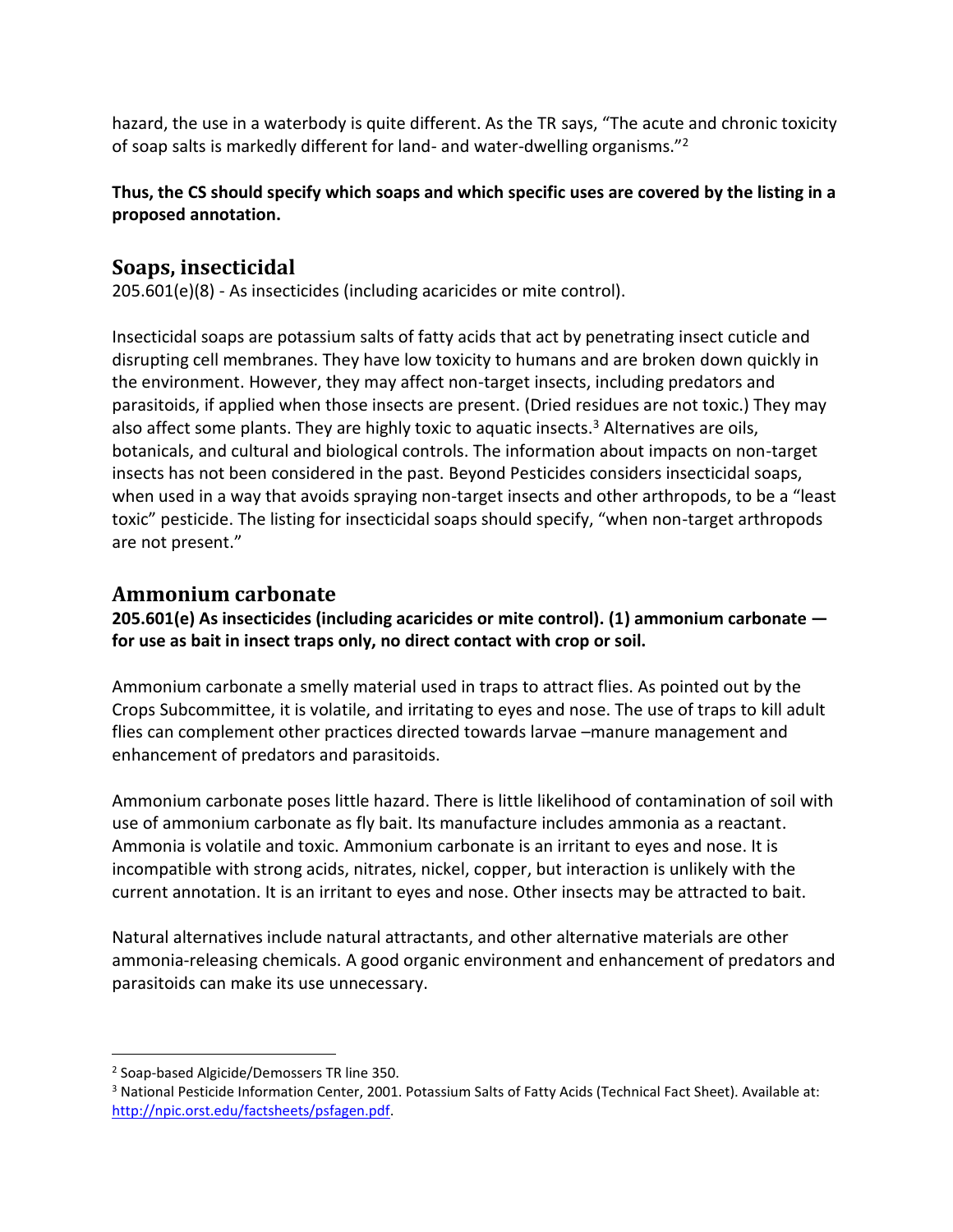Ammonium carbonate can complement manure management and enhancement of predators and parasites.

## **Vitamin D3 205.601(g) - as rodenticides.**

Vitamin  $D_3$  is the "safest" of the rodenticides. Its potential for secondary poisoning, for example, is lower than for anticoagulant rodenticides. However, it still has some potential for nontarget effects, especially when used as loose bait underground. EPA's recent restrictions limit aboveground use to bait stations. The technical review did not examine the advantage of bait stations relative to traps. A compatibility issue is the painful death resulting from vitamin D<sup>3</sup> poisoning. Alternatives include traps, barriers, sanitation, flooding tunnels, and conservation of predators.

### **Vitamin D<sup>3</sup> poses environmental hazards.**

Vitamin D<sub>3</sub> must be used in a bait station above ground, but below ground it may be used as loose bait.<sup>4</sup> Nontarget animals may be poisoned directly or through secondary poisoning.<sup>5</sup> Its toxicity to target and nontarget animals has resulted in poisoning of children and pets, as well as nontarget wildlife.<sup>6</sup> Newer research confirms these results.<sup>7</sup>

#### **There are alternatives to Vitamin D3.**

Alternative materials include castor bean oil and repellent plants.<sup>8</sup> Alternative practices include traps, barriers, sanitation, flooding burrows, and conservation of predators.<sup>9</sup>

### **Vitamin D3 is incompatible with organic production.**

Besides the hazards it poses to nontarget animals, vitamin  $D_3$  is a cruel means of killing rodents. "Following oral ingestion, vitamin D3 accumulates in the liver. Following ingestion, the induction of calcium mobilization occurs, which can result in hypercalcemia and mineralization of major organ. An increase in the calcium level results in mobilization of calcium, which circulates dissolved in the blood plasma. An elevated level of the crystals of calcium salts can cause mineralization of major organs. Mineralization results in tissue damage and can cause heart problems and possibly kidney failure. Tissue damage caused hypercalcemia and mineralization of major organs leads to death in rodents."<sup>10</sup>

<sup>4</sup> EPA, Restrictions on Rodenticide Products[. http://www2.epa.gov/rodenticides/restrictions-rodenticide-products](http://www2.epa.gov/rodenticides/restrictions-rodenticide-products)

<sup>5</sup> C.T. Eason, M. Wickstrom, R. Henderson, L. Milne and D. Arthur, 2000. Non-target and secondary poisoning risks associated with cholecalciferol. *New Zealand Plant Protection 53:299-304.* Risk of secondary poisoning exists, though it is lower than from other rodenticides. TR lines 300-305.

<sup>6</sup> TR lines 263-272; 301-303; 323-335; 341-352.

 $^7$  Eason, C.T., Wickstrom, M., Henderson, R., Milne, L. and Arthur, D., 2000. Nontarget and secondary poisoning risks associated with cholecalciferol. *New Zealand Plant Protection*, *53*, pp.299-304.

<sup>8</sup> TR lines 375-383; 388-396.

<sup>&</sup>lt;sup>9</sup> TR lines 398-428.

<sup>10</sup> TR lines 117-122.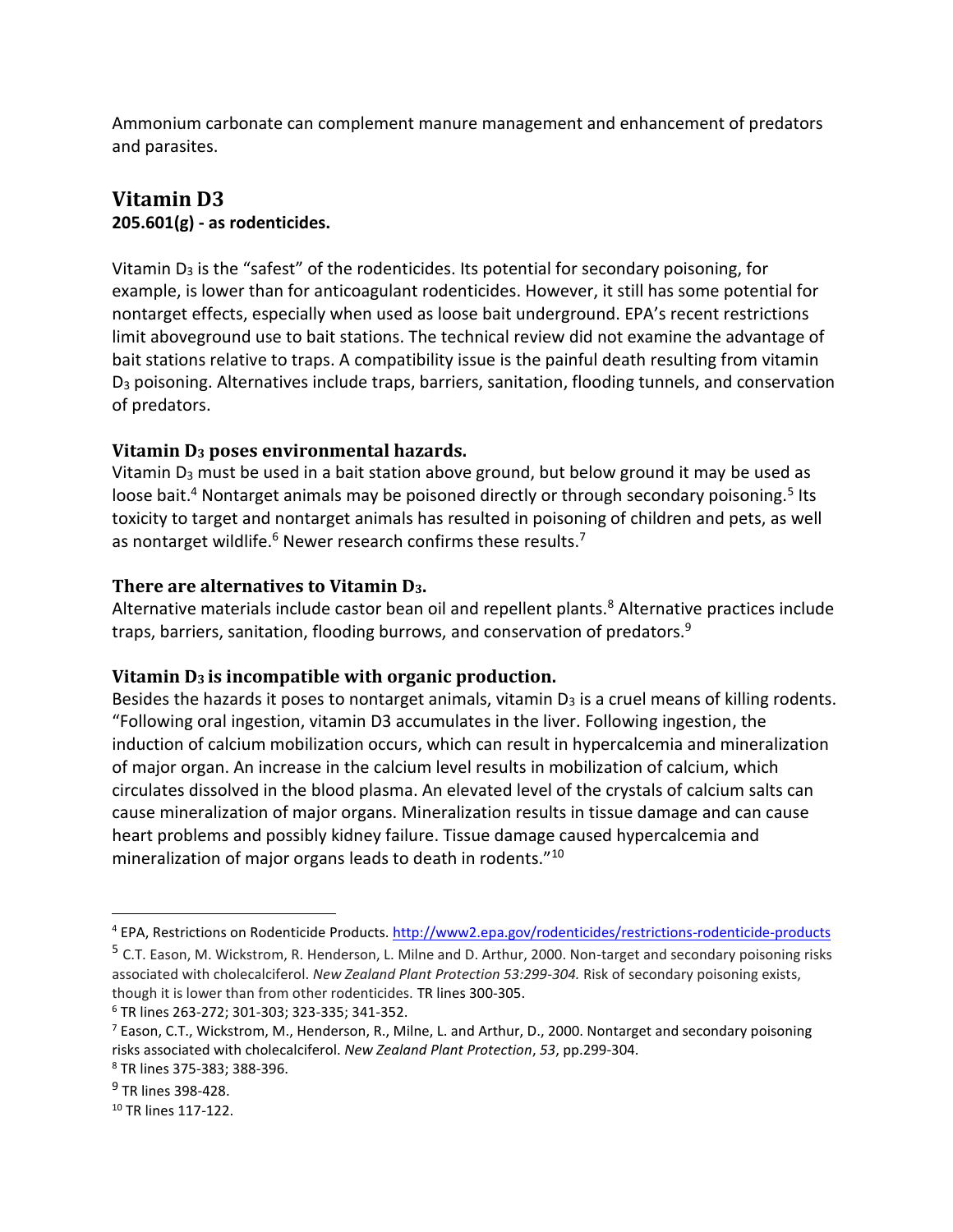**Vitamin D<sup>3</sup> does not meet the OFPA criteria of absence from harm to health and the environment, essentiality, or compatibility, and should be delisted.**

### **Aquatic plant extracts**

**205.601(j) As plant or soil amendments (1) Aquatic plant extracts (other than hydrolyzed)— Extraction process is limited to the use of potassium hydroxide or sodium hydroxide; solvent amount used is limited to that amount necessary for extraction.** 

Aquatic plant extracts pose environmental hazards. The hazards to the environment depend on the particular product. Some products use sodium hydroxide and may lead to salt build up from use. Conversely, those products that are not neutralized may harm plants. Environmental contamination can result from improper disposal of alkalis used in extraction. Overuse may lead to eutrophication in streams receiving runoff. Overharvesting of seaweeds may occur.<sup>11</sup>

We are glad that to see that there has been near unanimous support for addressing the environmental impacts of the use of marine algae in organic production. The protection of marine ecosystems is urgently needed and required as a part of the determination on allowed materials under the organic statute. Since marine plants are crucial to ecosystems, it is important for all of us, as organic producers, consumers, certifiers, and regulators, to find a way to move this process forward as quickly as possible. We thank the Materials Subcommittee for their efforts to-date. Meanwhile, synthetic aquatic plant extracts can be allowed to sunset.

Synthetic aquatic plant extracts are unnecessary. The aquatic plant extracts allowed by this listing are synthetic. According to the technical review, natural extracts are available. In addition the following natural products may be used: manure, blood meal, bone meal, compost, feather meal, guano, compost tea, and other nonsynthetic animal or plant products.<sup>12</sup> Alternative practices include use of compost, cover crops, and manure, in addition to reduced tillage, avoiding compaction, and maintaining soil cover with plants and/or mulches.<sup>13</sup>

Synthetic aquatic plant extracts are incompatible with organic practices. Synthetic aquatic plant extracts do not fit into any of the categories of OFPA  $§6517(c)(1)(B)(i)$  of allowable synthetic inputs. Synthetic aquatic plant extracts are a synthetic product, with nonsynthetic versions available, as well as natural alternative materials and methods. They are synthetic growth promoters.<sup>14</sup>

## **Lignin sulfonate**

**205.601(j) As plant or soil amendments. (4) Lignin sulfonate - chelating agent, dust suppressant.** 

- <sup>12</sup> TR lines 335-339.
- <sup>13</sup> TR lines 362-364.

<sup>11</sup> TR lines 254-262; 275-277.

<sup>14</sup> TR lines 287-290.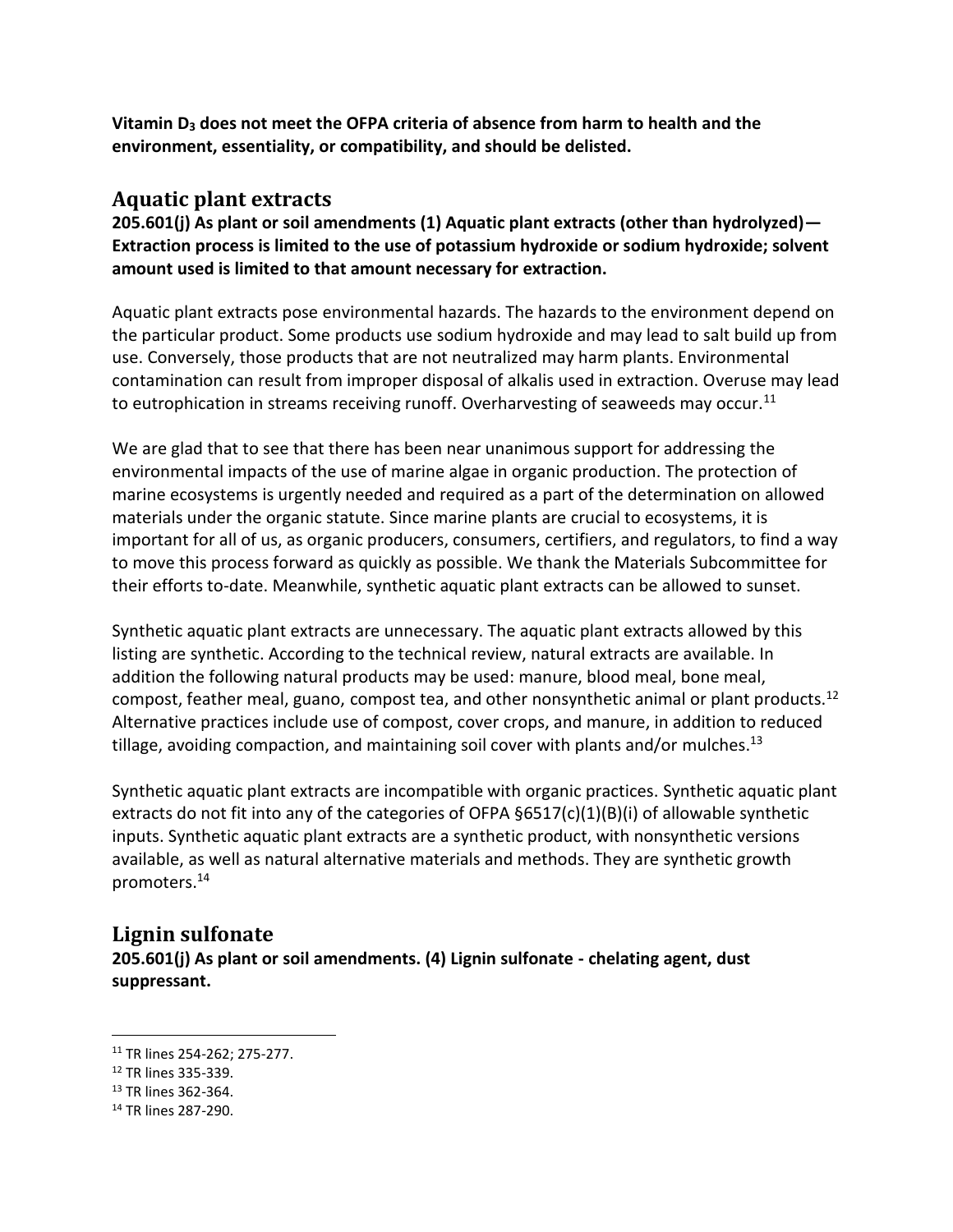The use of lignin sulfonate as a chelating agent and dust suppressant does not meet the requirements of OFPA.

#### **Lignin sulfonate manufacture and use results in environmental damage.**

Lignin sulfonate is a by-product of paper pulping. Pulp and paper is the third-largest industrial polluter to air, water, and land in both Canada and the United States, and releases well over 100 million kg of toxic pollution each year.<sup>15</sup> Lignin sulfonates used as dust suppressants or in chelates applied as plant nutrients to the soil may contaminate waterways via runoff following a rain event, resulting in high biological oxygen demand in decomposing, which depletes oxygen for aquatic animals. The use of large amounts of lignin sulfonate can acidify the soil.<sup>16</sup>

### **Lignin sulfonate is not necessary.**

Magnesium chloride is a natural substance that may be used for dust suppression, and nonsynthetic amino acids and citric acid may be used as chelation agents.<sup>17</sup> Dust may also be controlled by vegetative cover, windbreaks, mulch, sprinkling with water; stone or gravel on roads, or surface roughening at angles perpendicular to prevailing winds.<sup>18</sup> And, according to the Technical Review, "Naturally-occurring chelates in the soil include humates, fulvates, and organic root exudates. Fulvates and humates are found naturally in most soils as the result of the decomposition of organic matter. Management practices, including no-till farming or manure applications, can increase organic matter in the soil and thereby increase the rate of naturally-occurring chelates."<sup>19</sup>

### **Lignin sulfonate is incompatible with organic practices.**

Lignin sulfonate is a synthetic material that is used in place of sound organic practices such as creation of hedgerows/windbreaks, mulching, vegetative cover, and building organic soil through the introduction of compost. The alternative practices also serve to support biodiversity on the farm.

### **Conclusion**

Since the listing lignin sulfonate for dust suppression and chelation does not meet any of the OFPA criteria of freedom from health and environmental harm, essentiality, and compatibility with organic practice, we recommend that it be removed from the National List.

## **Sodium silicate**

**205.601(l) As floating agents in postharvest handling. Sodium silicate - for tree fruit and fiber processing.** 

<sup>15</sup> TR lines 239-258.

<sup>16</sup> TR lines 332-337.

<sup>17</sup> TR lines 498-547.

<sup>18</sup> TR lines 567-575.

<sup>19</sup> TR lines 585-590.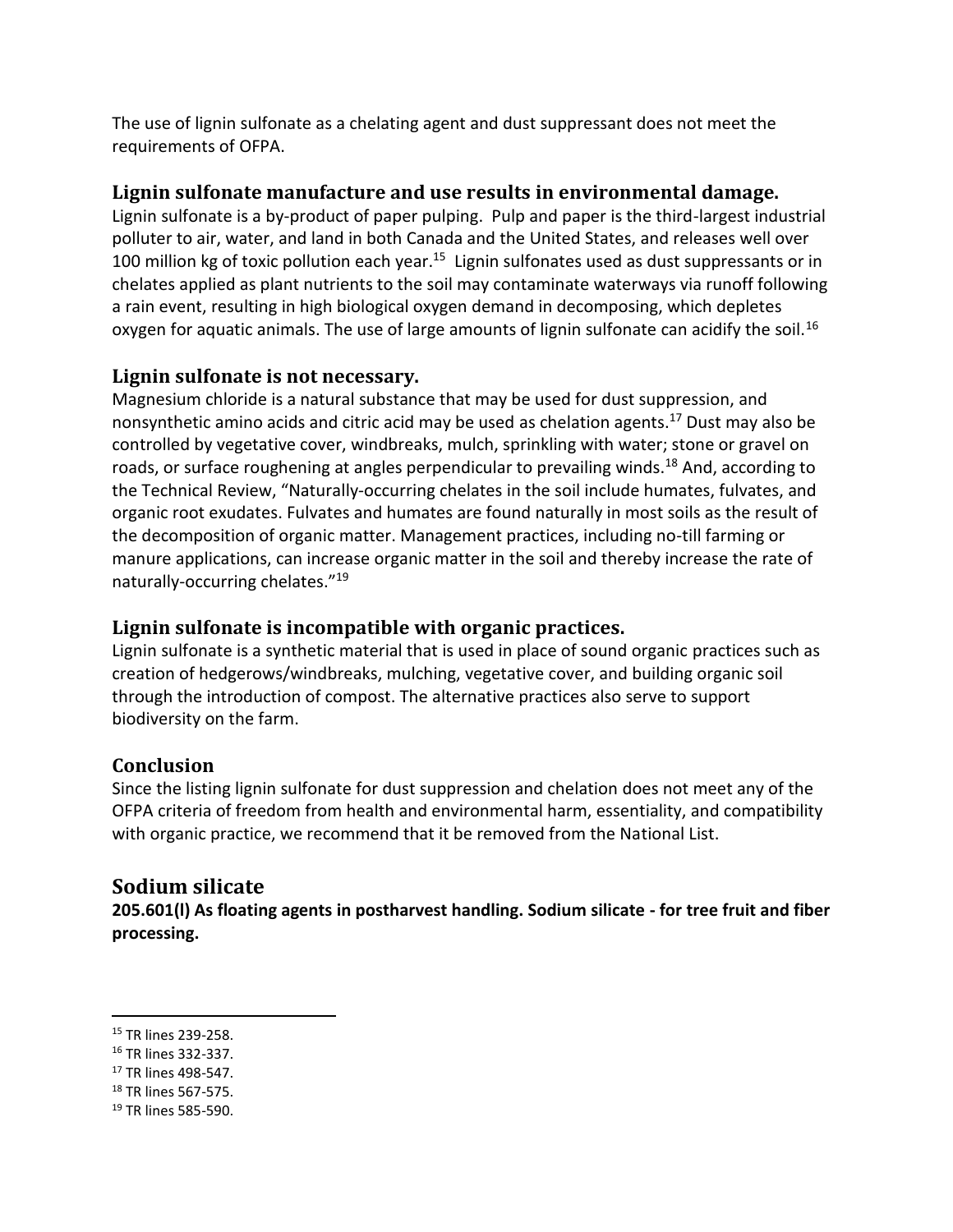Sodium silicate, also known as waterglass, is a soluble form of glass. It is used to adjust the specific gravity in flotation tanks for pears. Historically, it was used as a preservative for eggs, filling pores and preventing eggs from degrading. It is not clear whether sodium silicate might have a similar effect on pears. Is it rinsed off, or does it remain in the pores of the pear skin? Sodium silicate has few health and environmental impacts, which are mainly due to the effects of the alkalinity of the solution in the case of a spill or misuse. There are alternative materials, some of which are nonsynthetic, as well as floatless systems, as discussed in the Organic Trade Association petition to remove lignin sulfonate from the National List for the flotation use.

The use for fiber processing did not receive much attention in the technical review. Its health impacts on workers and essentiality for that use are not clear. The summary by the Crops Subcommittee did not mention this use or ask questions about it.

### **Spills of sodium silicate can pose environmental hazards. Its use in fiber production may cause health effects to workers.**

Spills or release into water sources can result in imbalance of silicate to nitrogen and phosphorus and increased pH.<sup>20</sup> Worker exposure during mixing, disposal, and handling of fiber may result in injury.<sup>21</sup>

### **Sodium silicate is not necessary.**

As stated in the technical review and the petition to remove lignin sulfonate submitted by the Organic Trade Association, there are several alternative materials available, including some natural materials. Floatless systems are also in use.<sup>22</sup>

## **Sodium silicate is incompatible with organic production.**

Sodium silicate does not fit into any category of OFPA §6517(c)(1)(B)(i). It is not clear whether it is a synthetic preservative. It is a synthetic material that is not needed in organic production.

### **Conclusion**

Sodium silicate should be delisted for its use in floating pears because it does not meet the OFPA criteria of absence of harm to human health and the environment, essentiality, and compatibility with organic production. The Crops Subcommittee must collect and evaluate information concerning the use of sodium silicate in fiber processing. Without support for that use, it should also be delisted.

# **EPA List 4 - Inerts of Minimal Concern**

**205.601(m) As synthetic inert ingredients as classified by the Environmental Protection Agency (EPA), for use with nonsynthetic substances or synthetic substances listed in this section and used as an active pesticide ingredient in accordance with any limitations on the use of such substances. (1) EPA List 4 – Inerts of Minimal Concern.**

<sup>20</sup> TR lines 320-325; 348-355; 357-360.

<sup>21</sup> TR lines 369-387.

<sup>&</sup>lt;sup>22</sup> TR lines 397-413. OTA petition to remove lignin sulfonate.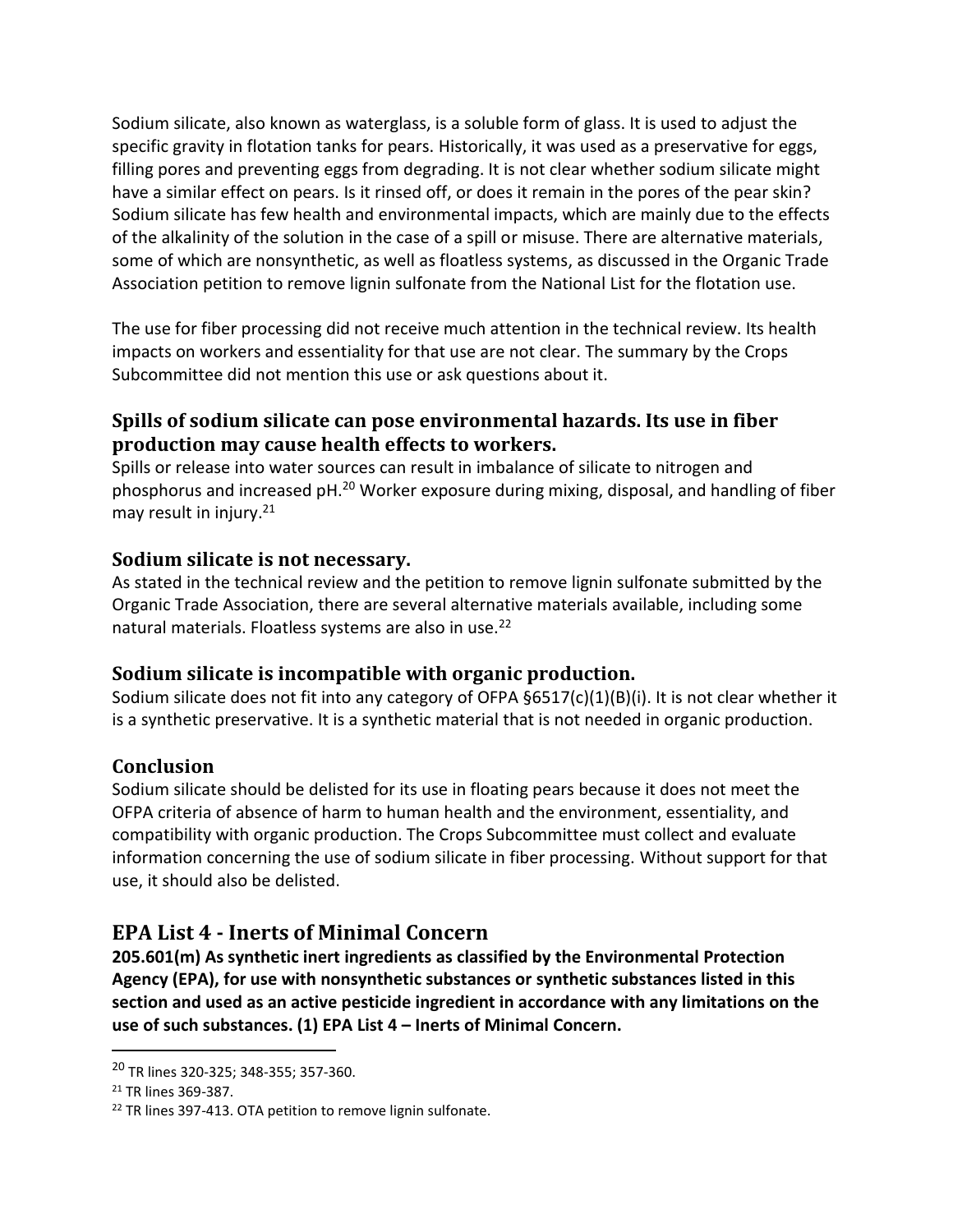**We support annotating the listings for List 4 "inerts" (on both §§601 and 603) to eliminate the use of nonylphenol ethoxylates (more properly termed alkylphenol ethoxylates). The CS raised this issue in a short discussion document in Spring 2016, but it has been subsequently dropped.** 

## **Nonylphenol ethoxylates (NPEs) are toxic environmental pollutants with safer alternatives.**

Because the major use of NPEs is as a surfactant, most studies have concentrated on impacts on aquatic and semi-aquatic species. NPEs are highly acutely toxic to aquatic organisms, medium to high in chronic toxicity, medium to high in persistence, and exert estrogenic effects on a wide range of organisms. Breakdown products, especially nonylphenols (NPs), are much more toxic than NPEs;<sup>23,24</sup> and are also estrogenic.<sup>25</sup> EPA rates persistence medium to high; degradation products are persistent and toxic.<sup>26</sup> Nonylphenol ethoxylates (NPEs) can react with chlorine to form chlorinated nonylphenols that are mutagenic.<sup>27</sup> In aerobic systems, additional carboxylic acid compounds, that are also toxic, are produced.<sup>28</sup> NPEs inhibit the growth of young terrestrial and aquatic plants or trees at 10 ug/L, which is the contamination level frequently found in streams as a result of contamination from sewage sources. Concentrations of 20-500 mg/L inhibited or restricted growth of soil bacteria.  $^{29}$  NPs and NPEs act as xenoestrogens in human cells.<sup>30</sup>

Because of concerns about the adverse health and environmental effects of NPEs, EPA's Design for the Environment (DfE) completed an alternatives assessment for synthetic surfactants, like NPEs, that are endocrine disrupting chemicals. DfE's goal is to assist in the voluntary phase-out of NPEs used in industrial detergents. The DfE assessment for NPEs reviewed several

<sup>&</sup>lt;sup>23</sup> EPA, 2011. DfE Alternatives Assessment for Nonylphenol Ethoxylates.

<sup>&</sup>lt;sup>24</sup> Andrea Lani, 2010. Basis Statement for Chapter 883, Designation of the Chemical Class Nonylphenol and Nonylphenol Ethoxylates as a Priority Chemical and Safer Chemicals Program Support Document for the Designation as a Priority Chemical of Nonylphenol and Nonylphenol Ethoxylates, Bureau of Remediation and Waste Management, Maine Department of Environmental Protection.

<sup>&</sup>lt;sup>25</sup> Mark R. Servos, 1999. Review of the Aquatic Toxicity, Estrogenic Responses

and Bioaccumulation of Alkylphenols and Alkylphenol Polyethoxylates, Water Qual. Res. I. Canada,Volume 34, No. 1, 123-177. A support document for Environment Canada's environmental assessment under the Canadian Environmental Protection Act.

<sup>&</sup>lt;sup>26</sup> EPA, 2011. DfE Alternatives Assessment for Nonylphenol Ethoxylates.

<sup>&</sup>lt;sup>27</sup> A. Michael Warhurst, 1995. An Environmental Assessment of Alkylphenol Ethoxylates and Alkylphenols, Friends of the Earth, UK.

<sup>&</sup>lt;sup>28</sup> P. Whitehouse, 2002. Environmental Impacts of Alkylphenol Ethoxylates and Carboxylates. Part 1: Proposals for the Development of Environmental Quality Standards. R&D Technical Report P2-115/TR3. Environment Agency, Rio House, Waterside Drive, Aztec West, Almondsbury, Bristol BS32 4UD.

<sup>&</sup>lt;sup>29</sup> Sylvia S. Talmage, 1994. Environmental And Human Safety Of Major Surfactants: Alcohol Ethoxylates and Alkylphenol Ethoxylates, A report to The Soap and Detergent Association, Lewis Publishers: Boca Raton, Ann Arbor, London, Tokyo. Pp. 288-289.

<sup>&</sup>lt;sup>30</sup> Mark R. Servos, 1999. Review of the Aquatic Toxicity, Estrogenic Responses and Bioaccumulation of Alkylphenols and Alkylphenol Polyethoxylates, Water Qual. Res. I. Canada,Volume 34, No. 1, 123-177. A support document for Environment Canada's environmental assessment under the Canadian Environmental Protection Act.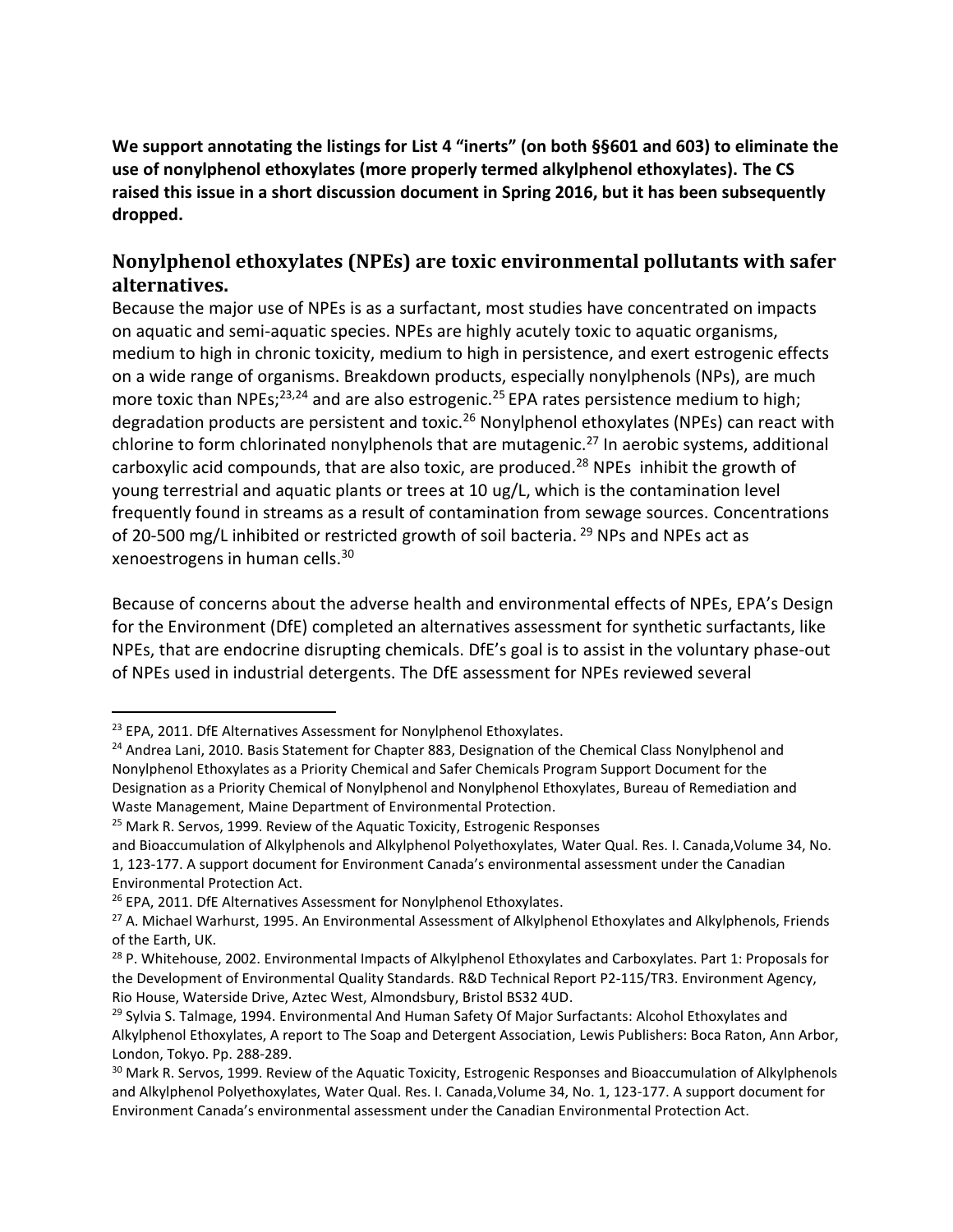alternatives to NPE surfactants that are comparable in cost, readily available, and rapidly biodegrade to non-polluting, lower hazard compounds in aquatic environments. $31$ 

### **The NOSB must not allow the process unanimously supported by the NOSB to be stalled.**

We applaud the CS for taking the action–to review and propose removal of NPEs as so-called "inert" ingredients in pesticides. So-called "inert" ingredients in pesticide products may not be chemically or biologically inert. They are designed to enhance the pesticidal activity of pesticide products and can have toxic properties that do not meet the standards of the Organic Foods Production Act (OFPA). They serve as a good example of why the NOSB, as it previously determined, cannot accept the previously EPA-classified List 4 materials as acceptable for listing under OFPA without scrutinizing the individual materials, either individually or in groups with chemicals of common mechanisms of toxicity and chemical composition. In other words, these potentially toxic inert ingredients may be of "toxicological concern," which require NOSB review under OFPA, which requires a broad cradle-to-grave assessment of all ingredients in allowed synthetic inputs. The NOSB must move forward with its review of inerts to ensure that materials in use in organic production comply with the standards of OFPA. Staring with NPEs is an important first step.

Active ingredients in pesticide products have been carefully screened to ensure that they meet the requirements of OFPA. Because of the thorough investigation by the NOSB and the additional scrutiny given by the public in written and oral comments, the active ingredients that are allowed in organic agriculture present little hazard to people and ecosystems, from their manufacture through their use and disposal.

So-called "inert" ingredients, on the other hand, have not received the same level of scrutiny to ensure that they meet OFPA standards. Reliance on the registration of pesticide products with "inert" ingredients by the U.S. Environmental Protection Agency does not ensure that the standards of OFPA are met, given that the reviews and use allowances under the agency's authorizing legislation (the Federal Insecticide, Fungicide and Rodenticide Act) are based on different, and often incompatible, standards. In addition, "inert" ingredients make of the largest part of many pesticide product formulations. As a result, the most hazardous part of pesticide products used in organic production is often these ingredients.

The NOSB recognizes these facts and has sought to address them. A short history was presented in the Fall 2012 Crops Subcommittee proposal:

In 2006, EPA reassessed all inert ingredients used in pesticide formulations allowed on food crops, including former Lists 3, 4A, and 4B inerts, to ensure that they met the tolerance reassessment requirements of the Food Quality Protection Act. Inerts allowed for use in EPA registered pesticides applied to food now must either have a residue tolerance level or an exemption from tolerance level codified at 40 CFR Part 180. As a

<sup>&</sup>lt;sup>31</sup> EPA, 2011. DfE Alternatives Assessment for Nonylphenol Ethoxylates.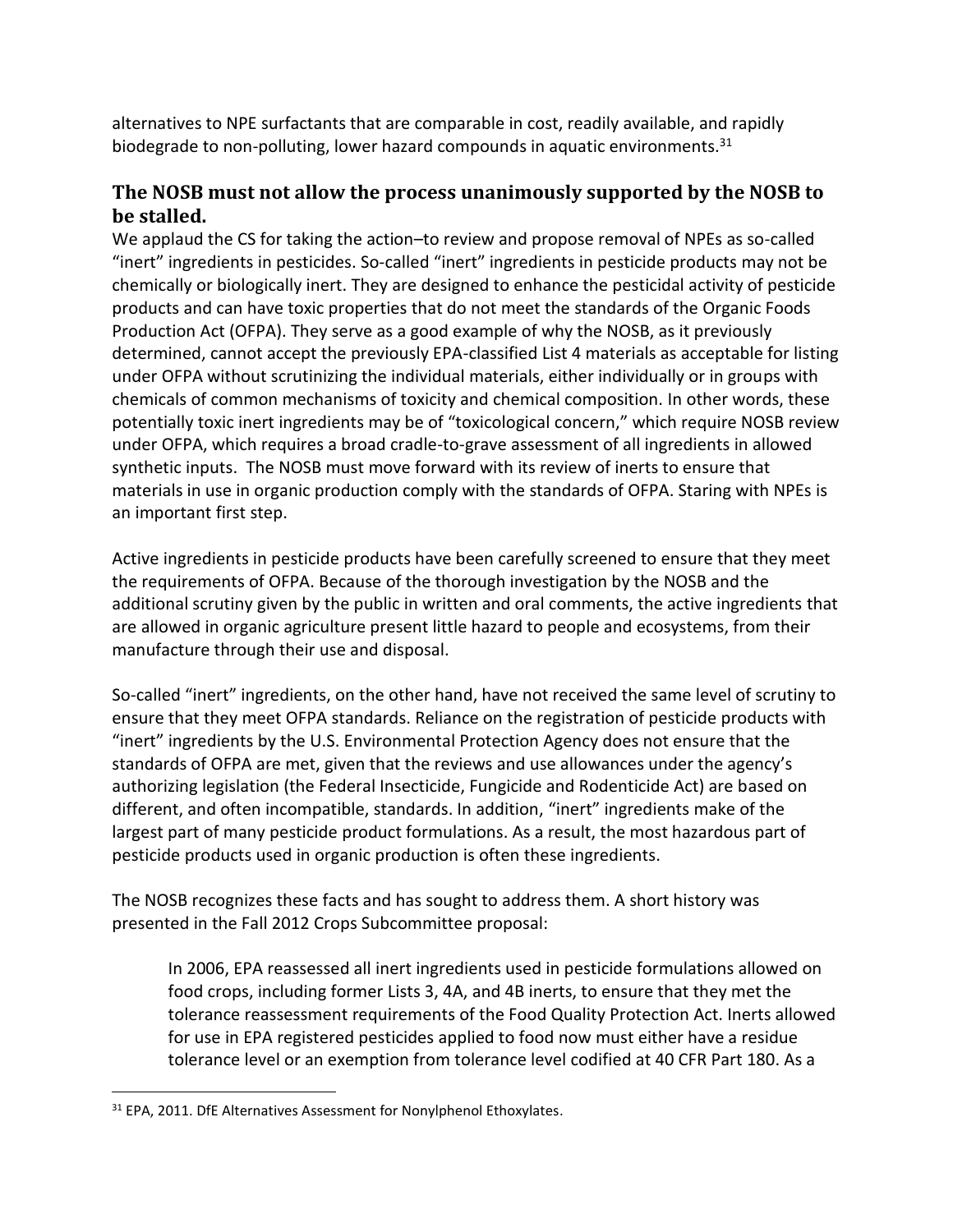result of this reclassification, NOP regulations concerning allowed inert ingredients are out-of-date when compared with current EPA regulations, since EPA eliminated its list categories when it completed its tolerance reassessment. The NOSB recommended in April 2010 that NOP establish a task force in collaboration with EPA and the NOSB to examine this problem and provide a recommendation to the Board for re-evaluation of former List 3 and List 4 inerts. In October 2010, the NOSB recommended the renewal until October 21, 2017 of the current exemption on the National List permitting former List 4 inerts "pending review by the program of inerts individually and as a class of materials." In May 2012, the NOSB recommended an expiration date of October 21, 2017 for the current exemption that permits former List 3 inerts in passive pheromone dispensers, to coincide with the sunset date for List 4 inerts.

The NOSB-NOP-EPA working group was established in June 2010, known as the Inerts Working Group (IWG). Current members include: Jay Feldman (NOSB), Zea Sonnabend (NOSB), Chris Pfeifer (EPA Biopesticides and Pollution Prevention Division), Kerry Leifer (EPA Registration Division), Emily Brown Rosen (NOP), and Lisa Brines (NOP). The group has collected information regarding current classification of the former List 3 and 4 inerts and presented a discussion document at the November 2011 NOSB meeting.

At the fall 2012 NOSB meeting, following up on the NOSB recommendation of spring 2010, the Board unanimously passed a recommendation that was to put in motion the long-anticipated review of "inert" or "other" ingredients in pesticide products used in organic production:

The NOSB proposes this language to replace the current listing at section 205.601(m) and 205.603(e). The NOSB recommends that this change, including the listing of any approved (inert) ingredients, be completed prior to the October 21, 2017 sunset date for List 4 inerts:

Current language at sections 205.601(m) and 205.603(e): As synthetic inert ingredients as classified by the Environmental Protection Agency (EPA), for use with nonsynthetic substances or synthetic substances listed in this section and used as an active pesticide ingredient in accordance with any limitations on the use of such substances.

#### Replace the language at sections 205.601(m) and 205.603(e) with:

As synthetic other ("inert") ingredients in pesticide formulations as classified by the Environmental Protection Agency (EPA) for use with nonsynthetic substances or synthetic substances listed in this section that are used as an active pesticide ingredient in accordance with any limitations on the use of such substances.

(i) Substances permitted for use in minimal risk products exempt from pesticide registration under FIFRA section 25(b);

(ii) Reserved (for list of approved other ("inert") ingredients)

And now, as "List 4 inerts" are up for sunset review, the only progress that has been made is this proposal concerning nonylphenol ethoxylates, which has languished for the past four years. The National Organic Program (NOP) has still not issued a notification to manufacturers and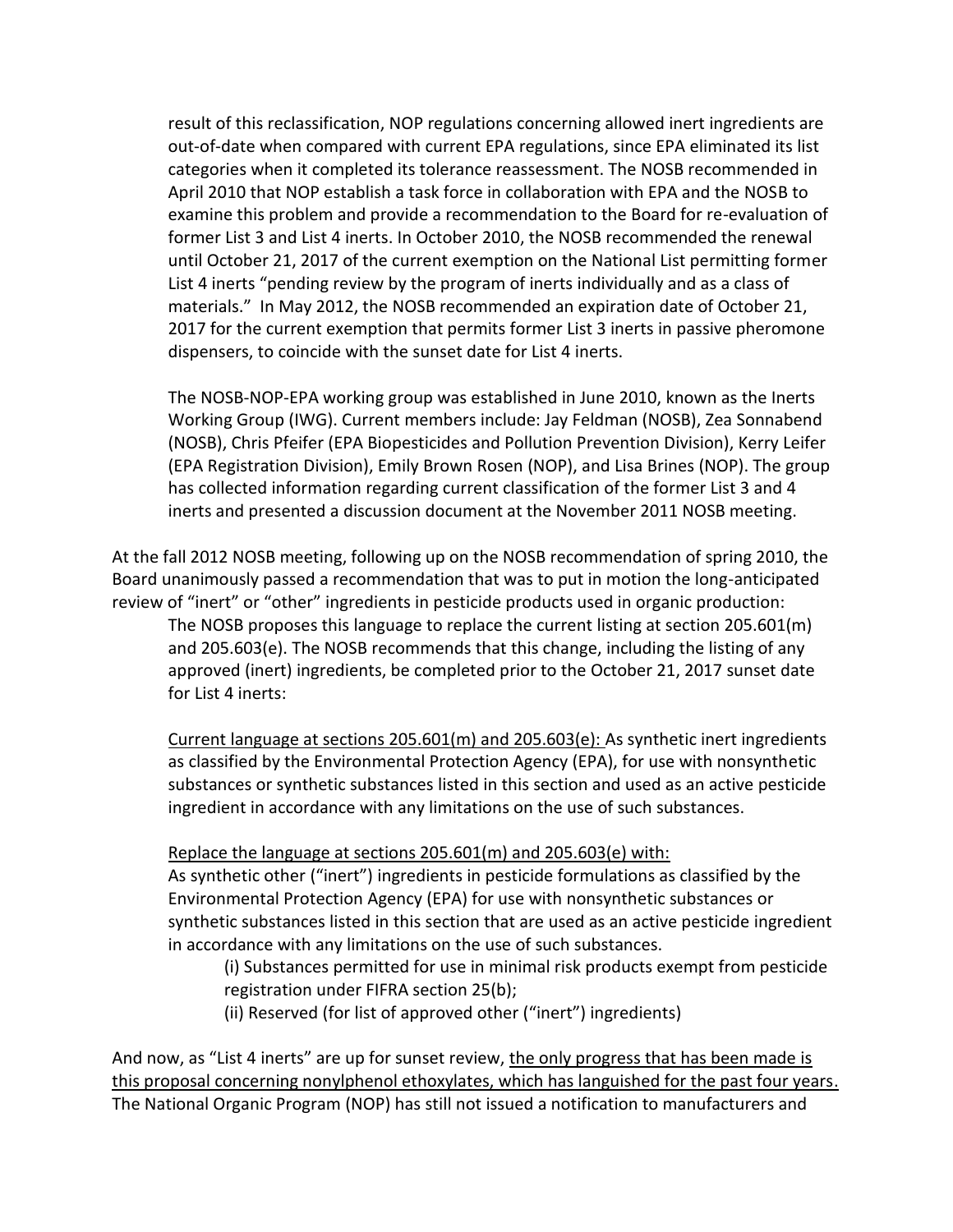users of products with a request for information on current inert ingredients in use. This 'data call-in notice' was intended to capture "inert" ingredients that may not be on the comprehensive list of 126 priority "inert" ingredients and 87 "minimal risk" substances eligible for registration under FIFRA section 25(b) used in formulations allowed in organic production, which was generated by the Inerts Working Group based on data from Material Review Organizations and provided to the public as categories at the Fall 2012 meeting of the NOSB. **The notice is overdue and should be issued without further delay.**

Since, as stated above, so-called "inert" ingredients likely pose more hazards than other materials used in organic production, their review deserves a higher priority than it is being given by NOP. These comments urge that the NOSB raise the priority level of "inerts" review to ensure compliance with the law.

All so-called "inerts"—especially those not on EPA's 25(b) list– are desperately in need of review for compliance with OFPA criteria. This is a relatively simple task since all 25(b) products require a full listing of all formulation ingredients. We support the proposed action on the first group. In spite of our support for this proposal, it would violate the intention of the Board to allow the indefinite extension of the listing for any of the so-called "inerts." Therefore, we request that all other substances falling under these listings be annotated with expiration dates.

### **We request that the NOSB and NOP implement the change in the listing as recommended unanimously by the National Organic Standards Board in its recommendations of April 2010 and October 2012:**

Replace the language at sections 205.601(m) and 205.603(e) with:

As synthetic other ("inert") ingredients in pesticide formulations as classified by the Environmental Protection Agency (EPA) for use with nonsynthetic substances or synthetic substances listed in this section that are used as an active pesticide ingredient in accordance with any limitations on the use of such substances.

(i) Substances permitted for use in minimal risk products exempt from pesticide registration under FIFRA section 25(b);

(ii) Reserved (for list of approved other ("inert") ingredients, with expiration dates until reviewed individually.)

### **The above process may be modified according to the NOSB recommendation of October 2015.**

The recommendation of October 2015 makes three changes. First, it incorporates those "inerts" formerly on List 3:

(iii) "Inert" ingredients that are exempt from the requirement of a tolerance under 40 CFR 180.1122 – for use only in passive pheromone dispensers.

Second, it provides for petitioning new "inert" ingredients: (iv) [Reserved] (for any other inerts individually petitioned and reviewed).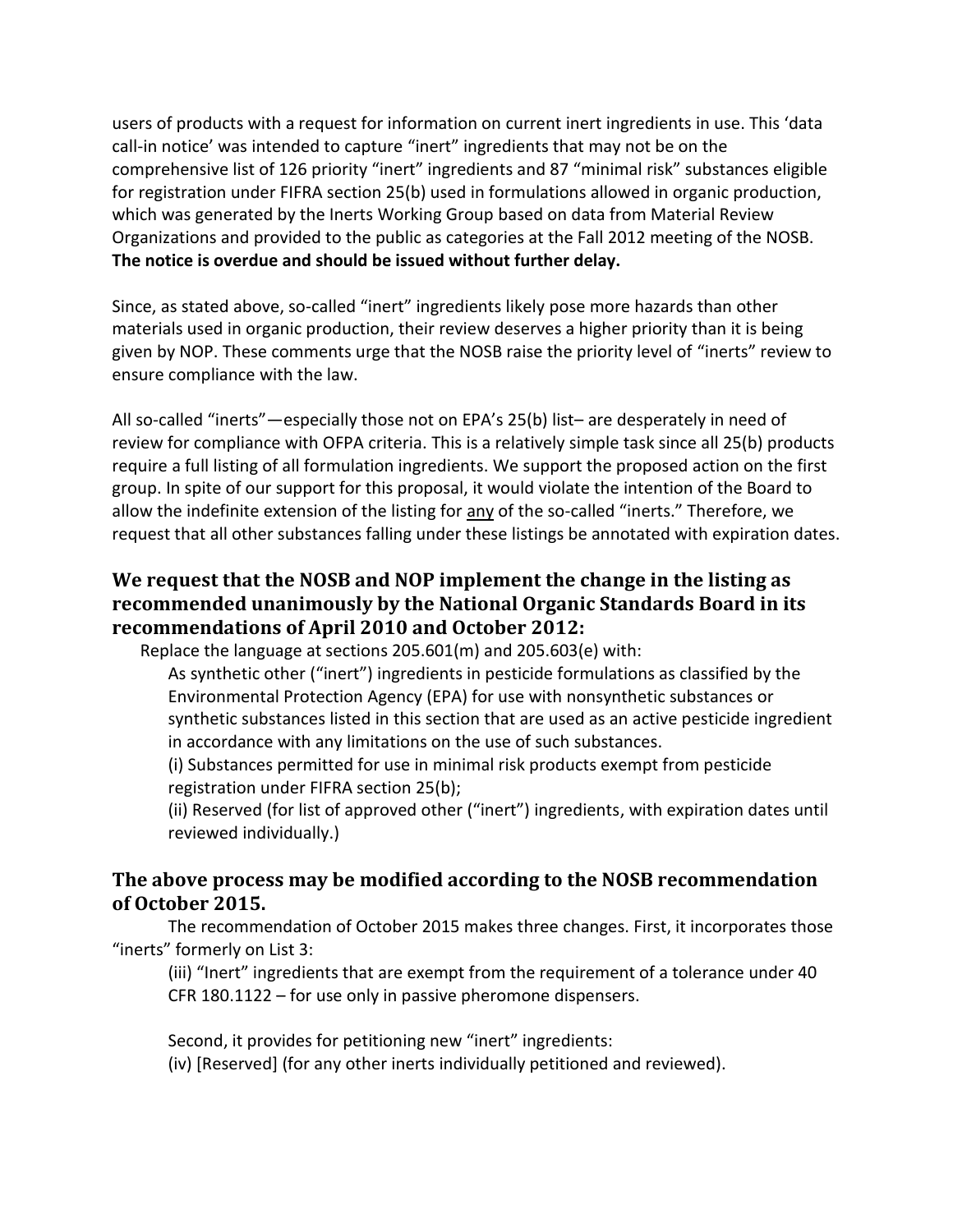Finally, it provides for a method of evaluating other currently used "inerts": (ii) Substances included on the EPA's Safer Chemical Ingredient List [SCIL].

Unfortunately, the last requires clarification, since materials can be included on the SCIL regardless of hazard. The SCIL is categorized by function, and individual materials are coded by acceptability according to the Safer Choice standards. Furthermore, any material exception from the general prohibition against the use of synthetics in organic production must be subject to sunset review.

The NOSB and NOP may, in collaboration with EPA, designate a sublist of the SCIL as "nonactive ingredients allowed in organic production" and solicit the assistance of the Safer Choice program in evaluating those materials to OFPA criteria. However, **all such materials—as well as those provided for under (i) (substances permitted for use in minimal risk products exempt from pesticide registration under FIFRA section 25(b)) —must ultimately be subject to sunset review according to OFPA criteria by the NOSB.**

### **Conclusion**

**Replace the language at sections 205.601(m) and 205.603(e) with:** 

**As synthetic other ("inert") ingredients in pesticide formulations as classified by the Environmental Protection Agency (EPA) for use with nonsynthetic substances or synthetic substances listed in this section that are used as an active pesticide ingredient in accordance with any limitations on the use of such substances.** 

**(i) Substances permitted for use in minimal risk products exempt from pesticide registration under FIFRA section 25(b);** 

**(ii) "Inert" ingredients that are exempt from the requirement of a tolerance under 40 CFR 180.1122 – for use only in passive pheromone dispensers;**

**(iii) [List of all "inerts," except the "minimum risk" 25(b) substances, known to be used in organic production, as determined by the Inerts Working Group, each annotated with an expiration date between June 27, 2021 and June 27, 2026.**

**(ii) Reserved (for list of approved other ("inert") ingredients, with expiration dates until reviewed individually.)** 

**The APEs/NPEs should be removed from the list, as discussed by the Crops Subcommittee. This approach will allow the board to systematically review the "inerts" in groups over a fiveyear period, an approach the board has previously adopted unanimously.** 

## **Arsenic**

### **§205.602**

**The following nonsynthetic substances may not be used in organic crop production: (b) Arsenic.** 

**Arsenic is prohibited by the Organic Foods Production Act (OFPA) 7 U.S.C. §6508(c)(1) CROP MANAGEMENT.—"For a farm to be certified under this title, producers on such farm shall not**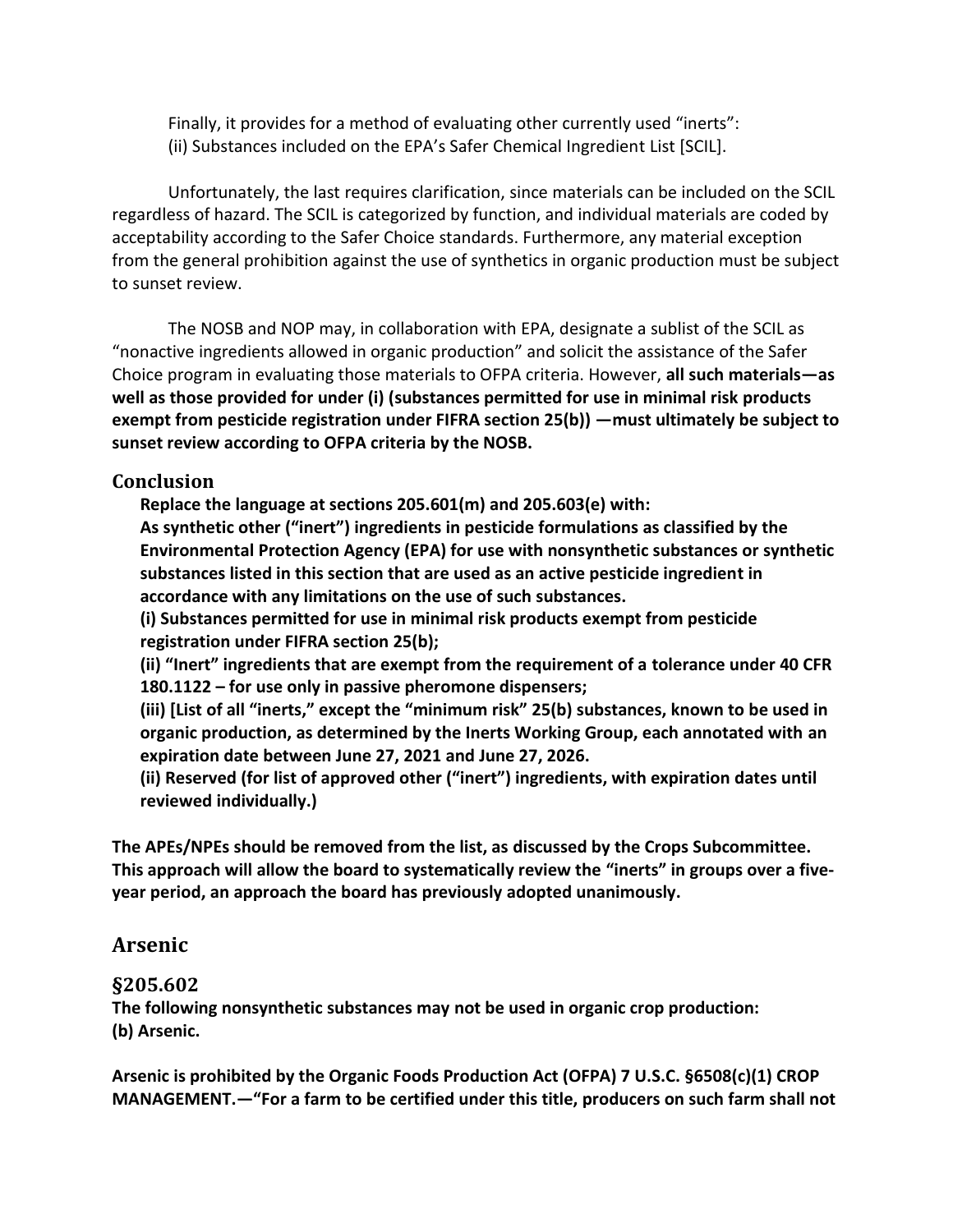**– (1) Use natural poisons such as arsenic or lead salts that have long-term effects and persist in the environment, as determined by the applicable governing State official or the Secretary."** 

**The Senate Committee report says, "The Committee recognizes that certain natural materials present environmental and health hazards. An example would be the use of arsenic which, although natural, is known to be extremely toxic, and which is therefore explicitly prohibited from use in organic production under this title."**

The use of arsenic in organic production is specifically prohibited by OFPA. It is persistent, toxic to humans and other animals, is taken up by plants, and has a wide range of toxic effects. It is unnecesssary in organic production.

**Conclusion Arsenic should remain on §602.**

# **Strychnine**

### **§205.602**

**The following nonsynthetic substances may not be used in organic crop production: (i) Strychnine.**

Strychnine is highly acutely toxic and has been found to be responsible for secondary poisonings. People affected by strychnine poisoning are not likely to survive. There are numerous alternative materials and practices.

### **Strychnine cause harm to humans and the environment.**

Since strychnine baits are inserted underground, the ability to collect unused bait is small, increasing the likelihood of nontarget poisoning. Strychnine has resulted in secondary poisoning in pets that ate poisoned rodents.<sup>32</sup> Although all animals are susceptible, birds are more often affected. For example, species poisoned by strychnine in Michigan are rock dove, cardinal, Canada goose, dark-eyed junco, mallard duck, common grackle, blue jay and house sparrow.<sup>33</sup> People who are severely affected by strychnine poisoning are not likely to survive. $34$ 

 $\overline{a}$ <sup>32</sup> National Pesticide Information Center, Rodenticides Topic Fact Sheet.

<http://npic.orst.edu/factsheets/rodenticides.pdf> Accessed 6/23/2014.

<sup>&</sup>lt;sup>33</sup> Michigan Dept. of Natural Resources, Strychnine Poisoning. [https://www.michigan.gov/dnr/0,4570,7-153-](https://www.michigan.gov/dnr/0,4570,7-153-10370_12150_12220-27278--,00.html) [10370\\_12150\\_12220-27278--,00.html](https://www.michigan.gov/dnr/0,4570,7-153-10370_12150_12220-27278--,00.html) Accessed 6/23/2014.

<sup>&</sup>lt;sup>34</sup> Center for Disease Control and Prevention, 2013. Facts About Strychnine.

<http://www.bt.cdc.gov/agent/strychnine/basics/facts.asp> Accessed 6/23/2014.